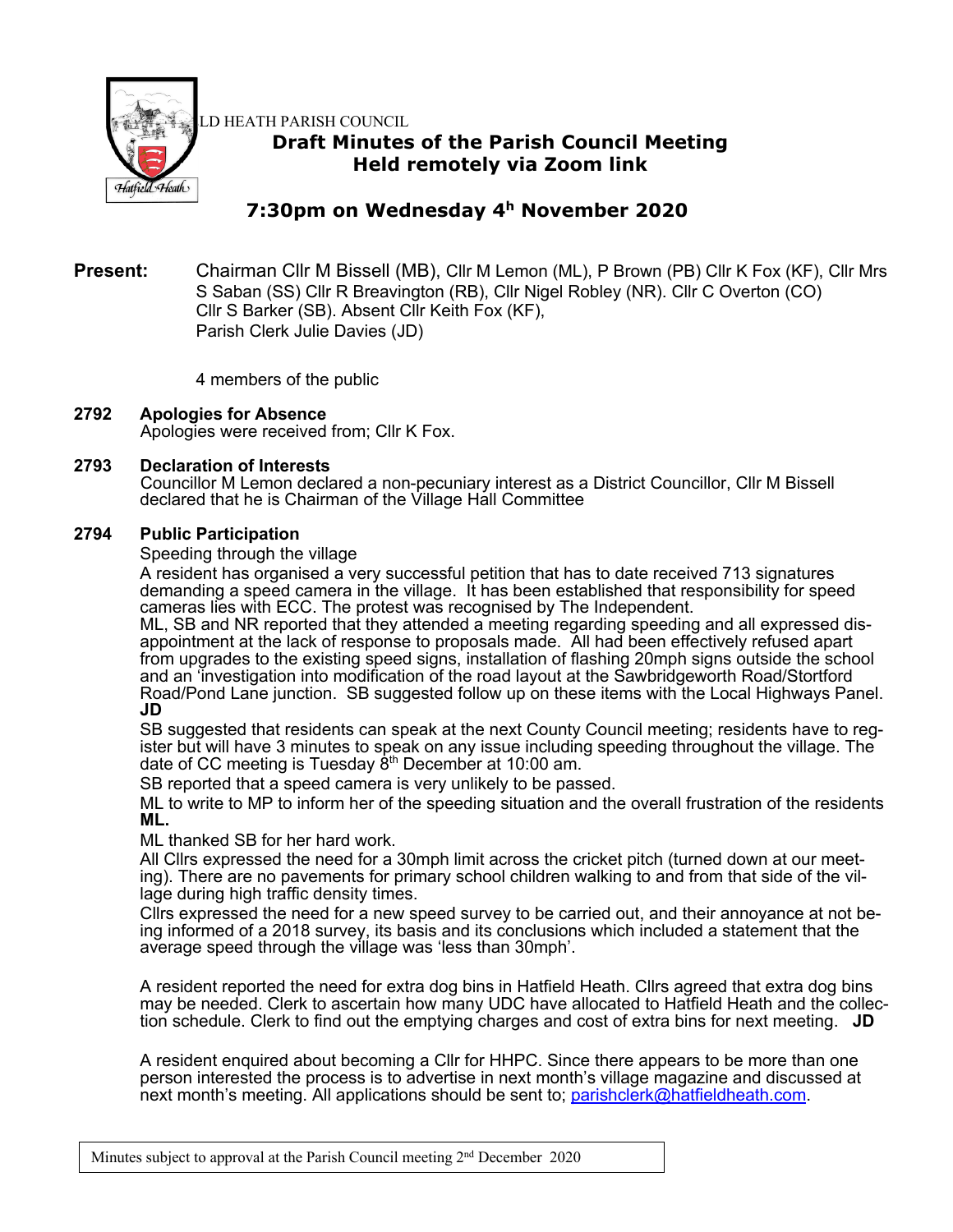## **2795 Minutes of the meeting of 7th October 2020**

The minutes were approved.

## **2796 Report from the District and County Councillor**

SB report covered in agenda item 2770.

ML thanked those that were involved for the speeding petition

ML reiterated the local plan consultations are proceeding and he is championing preservation of the Metropolitan Green Belt.

SB reported URC has applied for an emergency grant to cure dry rot in the church; this is now with the grants board for consideration.

## **2797 Financial Report**

```
a) Budget Report
```
Budget report will be provided in the extra-ordinary meeting to be held on  $11<sup>th</sup>$  November.

## *b) Approval of Expenditure*

The following items of expenditure were approved;

Hatfield Heath Parish Council Payments up to 2<sup>nd</sup> November 2020

Cash payments

| Date       | Paid to                | Description         | Gross     | <b>VAT</b> | <b>Net</b> |
|------------|------------------------|---------------------|-----------|------------|------------|
| 02/11/2020 | J Davies               | Salary October      | £736.00   |            | £736.00    |
| 02/11/2020 | J Foster               | Salary October      | £79.07    |            | £79.07     |
| 02/11/2020 | S Foster               | Salary October      | £79.07    |            | £79.07     |
| 02/11/2020 | J Sykes                | Salary October      | £170.59   |            | £170.59    |
| 02/11/2020 | <b>HMRC</b>            | <b>HMRC</b>         | £95.57    |            | £95.57     |
| 02/11/2020 | J Davies               | Mileage -           | £27.00    |            | £27.00     |
| 02/11/2020 | J Davies               | Expenses - zoom     | £14.39    |            | £14.39     |
| 27/10/2020 | <b>URC</b>             | Yearly Hall Hire    | £315.00   |            | £315.00    |
| 16/10/2020 | Parish Council         | Allotment Income    | (E435.00) |            | (E435.00)  |
| 29/09/2020 | <b>Heath Computers</b> | Website maintenance | £66.00    | £11.00     | £55.00     |
|            |                        |                     |           |            |            |

Total **£1,147.69 £1,136.69**

## **c) 2019/20 Audit**

Results from internal audit has now been received. It was discussed that information was in only a few days ago, so an extra-ordinary meeting shall be called to go through the audit report sign it off and file with the external auditors.

## **2798 Clerks Report and Correspondence Report**

The Clerk reported:

Clerk confirmed VAT refund has been sent off.

NEPP, has restrictions due to Covid-19, email circulated.

Clerk officially reported the resignation of Cllr T Copeman; Cllrs thanked Cllr Copeman for all of his time and commitment on the Parish Council. Clerk to readvertise in the Parish Magazine.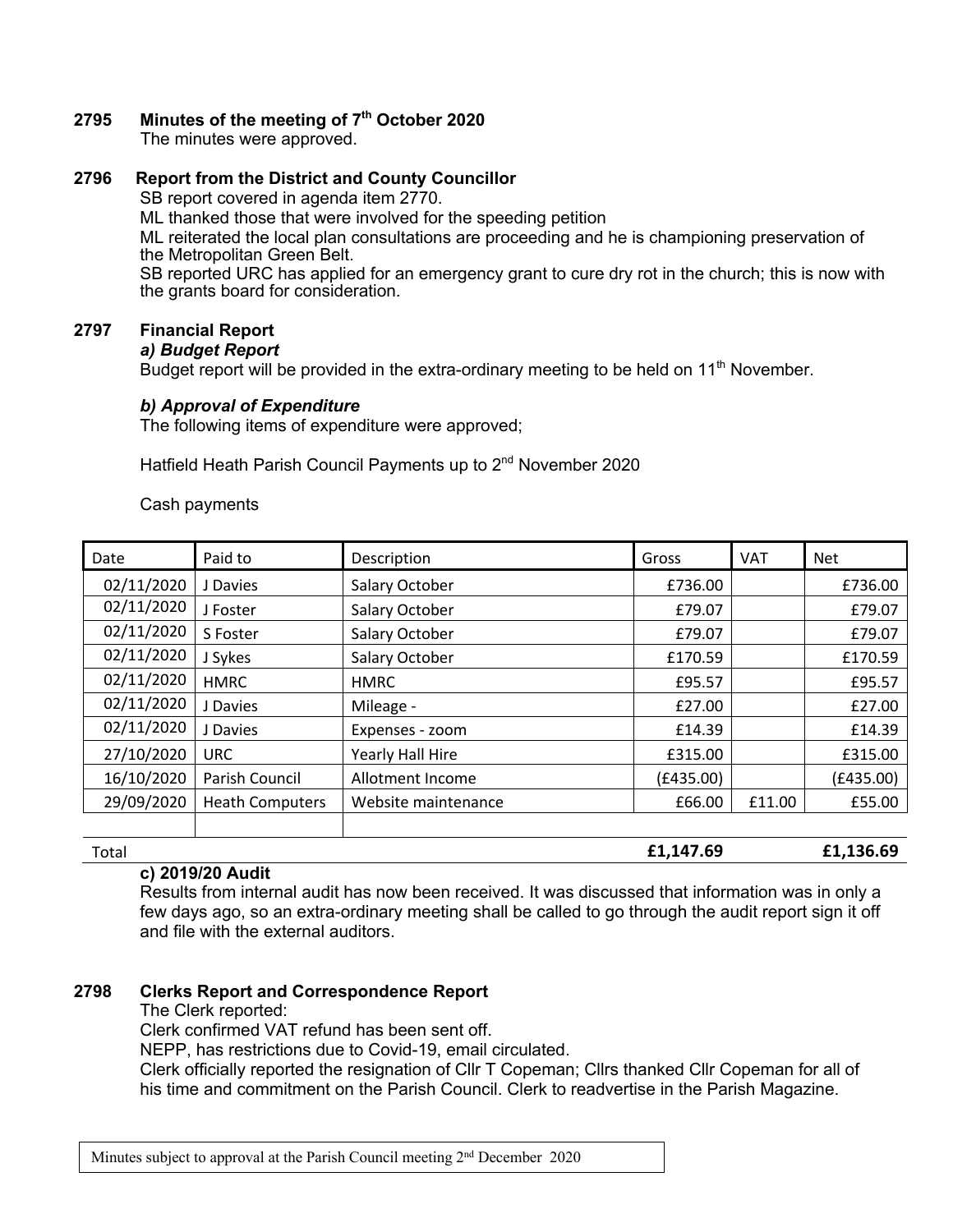Rural verges refund; Clerk has tried to make contact with Mr Webb, but has been unsuccessful. Clerk to contact previous Clerk to see who he used to previously contact. **JD**

## **2799 Community Police Officer**

NR reported that we need figures as Hatfield Broad Oak may be interested in joining us with a CPO. Clerk to organise figures to be circulated. **MB/JD**

#### **2800 Key Task Monitor**

NR working on updating Key Task Monitor. **NR**

## **2801 Planning Matters**

**UTT/20/2116/FUL** | Section 73A retrospective application for addition of single storey rear extension to approved scheme for new dwelling (approved under planning permission UTT/19/1432/FUL). | Dawnings Chelmsford Road Hatfield Heath CM22 7BH

**UTT/20/2184/HHF** Erection of single storey extension. Internal alterations to annexe, external insulation and re-cladding to match existing, proposed replacement to windows to annexe (amended scheme to that approved under planning permission UTT/1914+97/HHF) Gibsons Friars Lane Hatfield Heath CM22 7AP **REFUSED**

**UTT/20/2185/LB** Erection of single storey extension, internal alterations to annexe, external insulation and re-cladding to match existing, proposed replacement to windows in annexe (amended scheme to that approved under Listed Building Consent UTT/19/1498/LB). Gibsons Friars Lane Hatfield Heath CM22 7AP **REFUSED**

UTT/20/2026/HHF Proposed Cartlodge Pheasants Roost Chelmsford Road Hatfield Heath CM22 7BG **APPROVED**

**UTT/20/1981/AV** | Installation of 1 no. externally illuminated post mounted pictorial sign. | White Horse Inn The Heath Hatfield Heath CM22 7EB **APPROVED**

#### **b) Planning applications to consider:**

**UTT/20/2671/TPO** | Crown lift of 4m, removal of major deadwood and removal of rubbing branches of 1 no. Oak | Mandal Chelmsford Road Hatfield Heath CM22 7BG **ALLOWED**

**UTT/20/2635/HHF** | Loft conversion with rear roof dormer. | Church View Pond Lane The Heath Hatfield Heath CM22 7AB **No objection**

**UTT/20/2622/TPO** | Reduce by 30% and reshape 3 no. Oak Trees. | Avonmore Chelmsford Road Hatfield Heath Bishops Stortford Hertfordshire CM22 7BD **ALLOWED**

**UTT/20/2628/HHF** | Modification to comprise of flat roofed link extension from main house to previously converted garage and addition of flat roofed study to North side of garage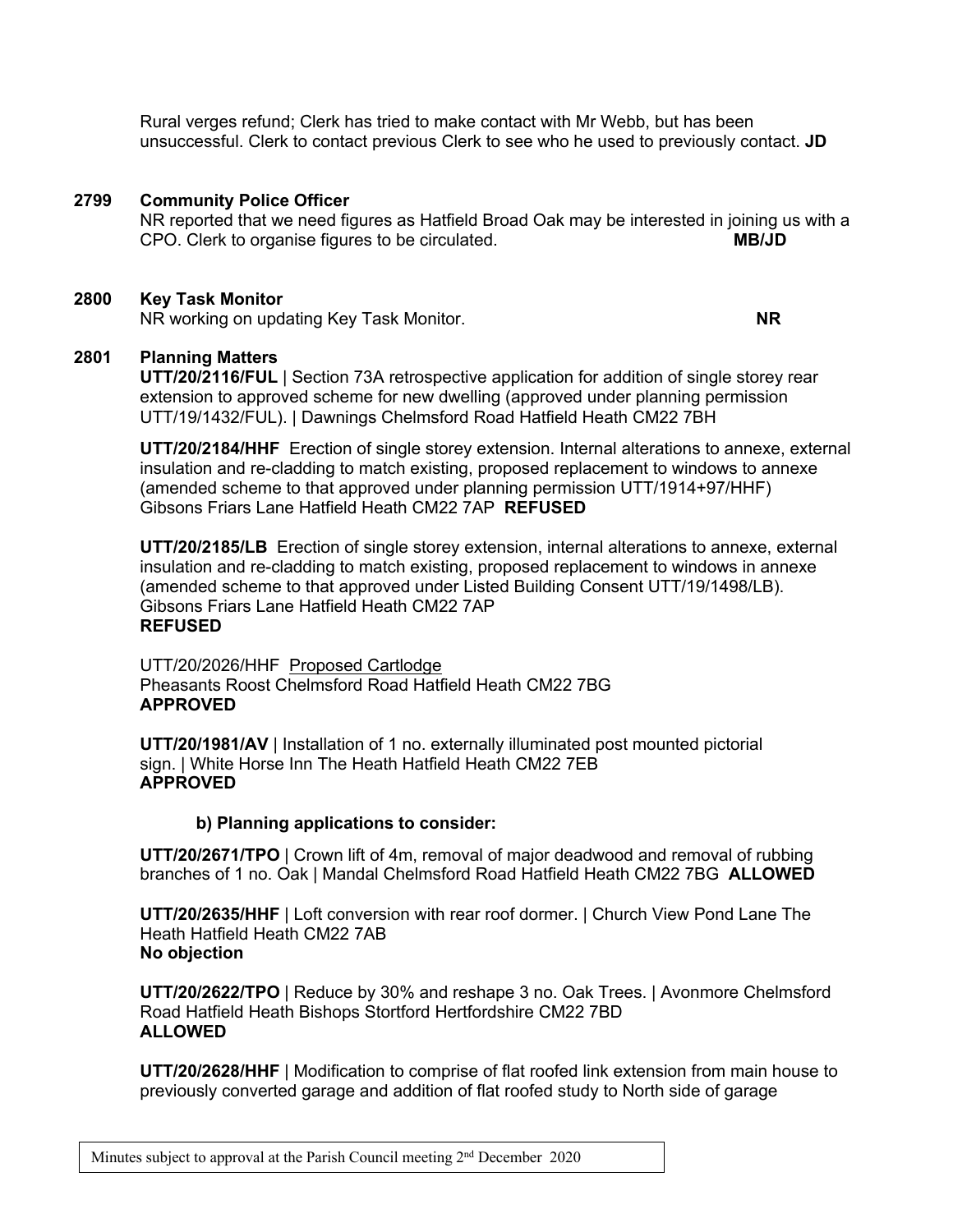conversion (amendment to approved application UTT/14/2208/HHF) | The Gardeners Retreat Matching Road Hatfield Heath CM22 7AS **No objection**

**UTT/20/2552/HHF** | Erection of two storey rear extension | Heathfields Friars Lane Hatfield Heath CM22 7BE **No objection**

**UTT/20/2516/TPO** | Trim and remove overhanging branches on drive of 1 no. Oak | The Willows Stortford Road Hatfield Heath Bishops Stortford CM22 7DL **APPROVED**

**Proposed Lea Hall Development** – Consider invitation by the applicant to review plans and proposals on site.

ML declared interest as a District Councillor and member planning committee and cannot meet a developer.

NR proposed to meet with developer ASAP. MB, NR and SS agreed to be our team. Clerk to write to Developer (A J Wadhams) accepting the kind offer and asking them to propose dates suitable to them in the first two weeks of December to avoid Lockdown conflict..

**c) Planning enforcement issues (to note only)** None received

#### **2802 Highways Matters**

Covered in 2794

## **2803 Parking Management and maintenance of the Council carparks**

Lighting has now been installed in the Village Car Park to allow safe passage of pedestrians. NR has agreed with the Fish Inn that we will read the meter every six months and remunerate them for electricity used. First reading is due April 1<sup>st</sup> 2021. Clerk to note and follow up. JD The main car park drain remains semi blocked. We believe that the pipe leading to the overflow pond in the Dunmow Road is an overflow pipe, not a drainage pipe. Quote has been obtained for exploratory look and will be circulated for approval. **NR** Discuss car park management options with North Essex Parking Partnership **NR** Church Road car park, we have agreement from planning to go ahead with hard standing, Clerk to receive specification/potential contractors and obtain 3 quotes. **NR**

#### **2804 Allotment Report**

NR advised that he was still awaiting quotations for repairs and rabbit proofing. Suggested that Kings should be asked to quote for the work. **JD/NR** RB advised the council of rat infestation at the allotment site and provided the Council with a quotation for £200 to take us through to next May when we'll review again. It was unanimously agreed. Place contract. **JD** ML reported that a sign should be erected to make people aware that poison has been laid to

go on Facebook page, magazine and poster at the allotment site. Organise. **JD**

## **2805 Major flooding in Stortford Road**

NR reported that despite lengthy conversations and correspondence between Essex Flooding Department there has been no progress on the scheme filed with them for approval over five months ago now for resolving the situation at The Croft, apparent progress on the situation at The Paddocks but we have not been kept informed and zero apparent progress on resolving the issues at the top end of the road nearest to The Heath. SB had recommended that we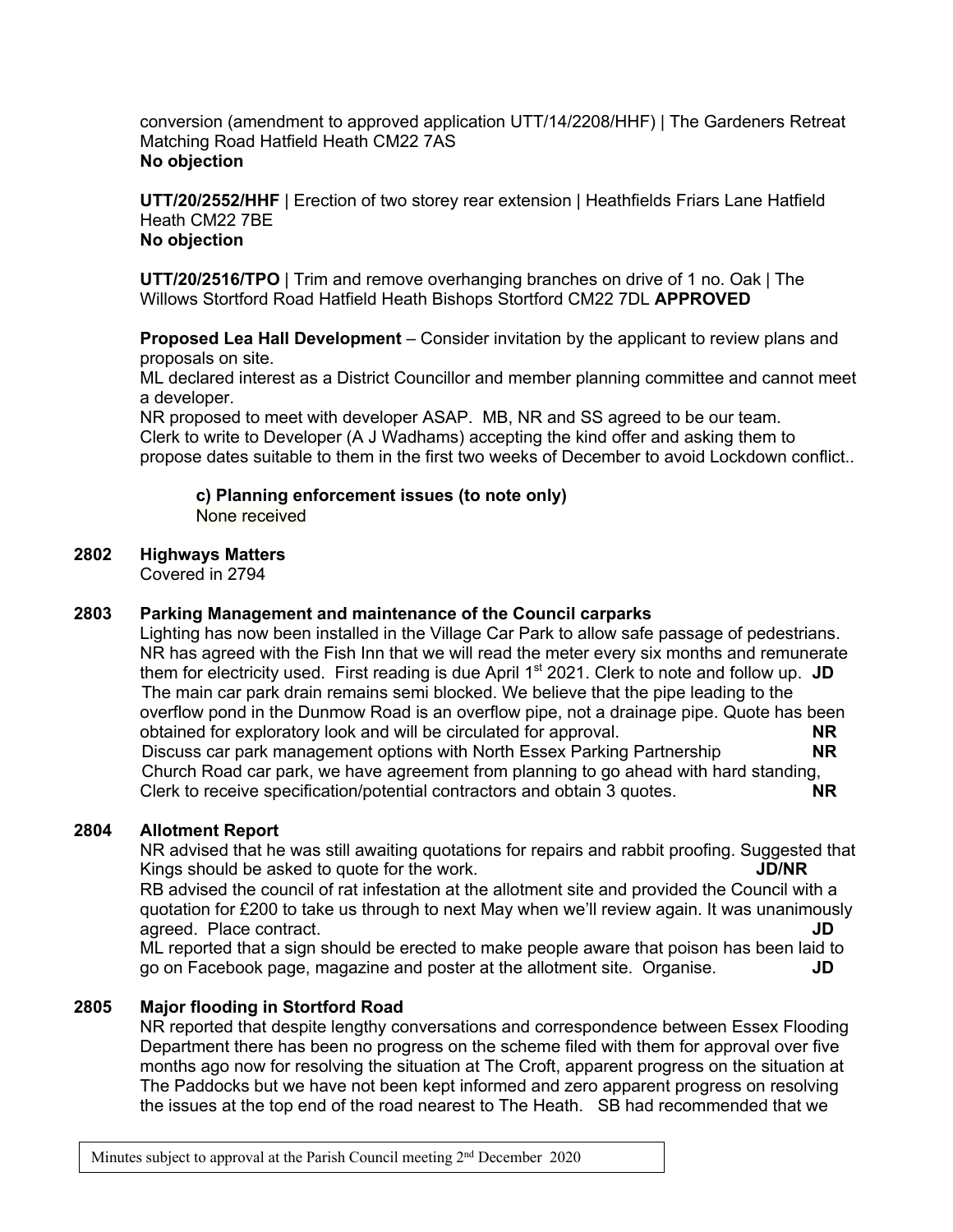take this whole affair to a Flooding/Highways Panel to highlight our frustration and request urgent attention (once again). Follow up **NR**

It was recommended that NR write to highways/flooding requesting that we have a refund of public money which was spent for the survey and plans.

Clerk to inform the MP on both flooding and speeding situations. **NR**

## **2806 War Memorial**

Clerk has contacted Adamson Conservation for a date to start the restoration. SS reported that ML will lay a wreath for District Council, and NR will lay a wreath on behalf of the Parish Council. There will be no service this year due to Covid-19, the Church will be open for prayer but not for a service.

## **2807 Pond Lane Signage**

MB met with shop keepers and set up a WhatsApp Group forum to talk about a proposed new Estate sign. This would replace the many A-Boards and signs permanently left on display along Pond Lane and which many members of the village have complained to the PC as being dangerous and not aesthetically in keeping with the village.

MB advised that the cost of an Estate Sign would be in the region of £1400-£1800 MB asked if the Cllrs believed the PC should cover the cost of the Estate Sign and then the businesses pay for their own advertisement on the sign.

ML expressed concerns about the PC paying for any of the sign believing that businesses should club together to pay. He also advised that there are existing bylaws in place relating to business advertising on the Heath which define sizes of A-boards allowed (1 no per business) and that they must be put out in the morning of each day's trading and removed in the evening at close of business. After discussion Cllrs agreed the PC was not against initial investment by the PC so long as the expense was repaid (possibly in instalments?)

MB to obtain a copy of the Village Bylaws and present two options to the Businesses of Pond Lane. 1) they comply with the current Bylaws regarding existing signs 2)further discussion regarding an Estate sign which will result in the removal of all the A Boards. **MB**

## **2808 Playground Update**

Peter Graves to be asked to repair soft landing areas.

Clerk reported that the flooring is specialised and due to Covid-19 has not been able to receive a quotation yet.

Risk assessment needs to be completed before next meeting.

Clerk to contact Sam Kings to look at the gate issue and removal of the balance beams. **JD**

## **2809 Village Green**

- a) Grass cutting quotations have now been received NR to go through them and will be discussed at extra-ordinary meeting. **NR**.
- b) Pond maintenance schedule was agreed at the meeting. To be discussed at extra-ordinary meeting.
- c) Agreed that we must repair with the tarred post but use up our stock of composite posts first. NR has a quotation from P.W May but needs to check the number of posts with PB. **NR/PB**
- d) It was discussed that new posts or ditching may be needed alongside 'Little Eden' if resolution cannot be found to the access dispute between The LoM and Mr Reynolds (who has been sent a letter by the agent
- e) Playground maintenance and risk assessment Discussed in 2808.